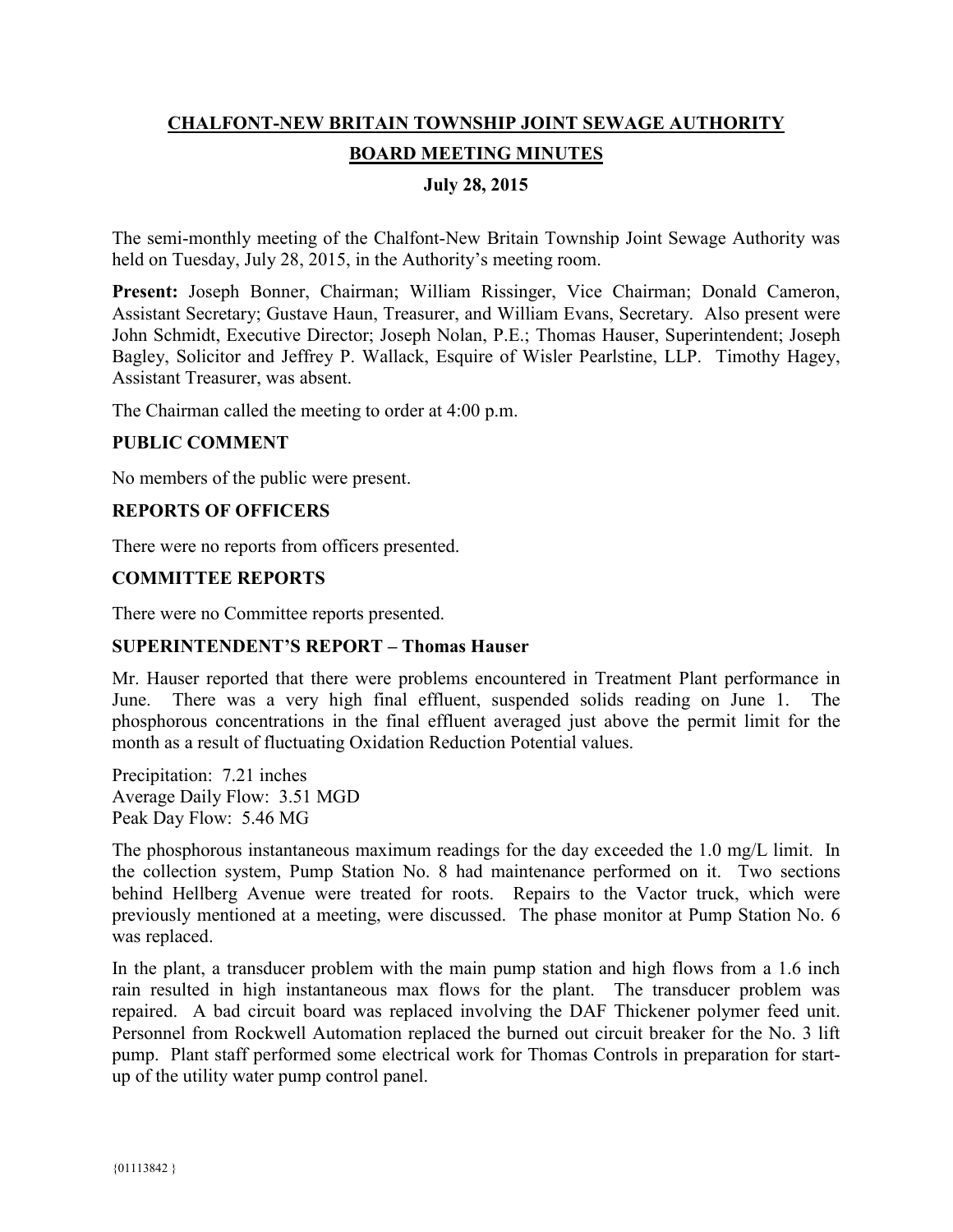There was a discussion regarding the manhole in front of Luke Oil sinking. There was a discussion that this manhole is not an Authority manhole.

# **EXECUTIVE DIRECTOR'S REPORT – John E. Schmidt**

The Board recessed into executive session at approximately 4:07 p.m. to discuss potential litigation with a contractor on the Phase II Project. The Board returned to its regular session at approximately 4:29 p.m.

**MOTION:** It was **MOVED** by Mr. Haun and **SECONDED** by Mr. Cameron to file a Praecipe for Writ of Summons against Thomas Control and its surety. The Motion was unanimously adopted.

Mr. Wallack left the meeting at this time.

Mr. Schmidt requested the closing of Escrow No. 108 for 122 Sellersville Road.

**MOTION:** It was **MOVED** by Mr. Haun and **SECONDED** by Mr. Cameron to close Escrow No. 108 for 122 Sellersville Road. The Motion was unanimously adopted.

Mr. Schmidt next presented the sewage capacity form for 12 dwellings at the Estates at Julius Farm, formerly the Maurer Tract.

**MOTION:** It was **MOVED** by Mr. Rissinger and **SECONDED** by Mr. Haun to approve the sewage capacity form for the Estates of Julius Farm. The Motion was unanimously adopted.

Mr. Schmidt reported on a meeting with the developer of the Estates at Julius Farm and Mr. Nolan. After discussion, Mr. Schmidt and Mr. Nolan recommended that the proposal to eliminate Pump Station No. 6 by re-routing sewage flow would be prohibitively expensive at this time. There was a discussion about obtaining an easement from the developer for future use if the elimination of Pump Station No. 6 were to take place at a later time.

There was an extensive discussion regarding the proposed bike trail by Doylestown Township. There was discussion regarding the bike trail counting against impervious coverage in terms of any future land development plans of the Authority, safety issues regarding the bike trail and the impact on the soccer fields. There was also a discussion regarding a future sign for the Authority near the street. There will be another meeting with Doylestown Township regarding the bike trail.

There was discussion regarding Mr. Hagey, Mr. Schmidt and Mr. Nolan's anticipated absences for the August 25 meeting. There was a discussion among the Board whether to hold the August 25 meeting. The decision will be made at the August 11 meeting.

Mr. Schmidt reported on an invitation to all the Board members for the opening of the New Britain Township park.